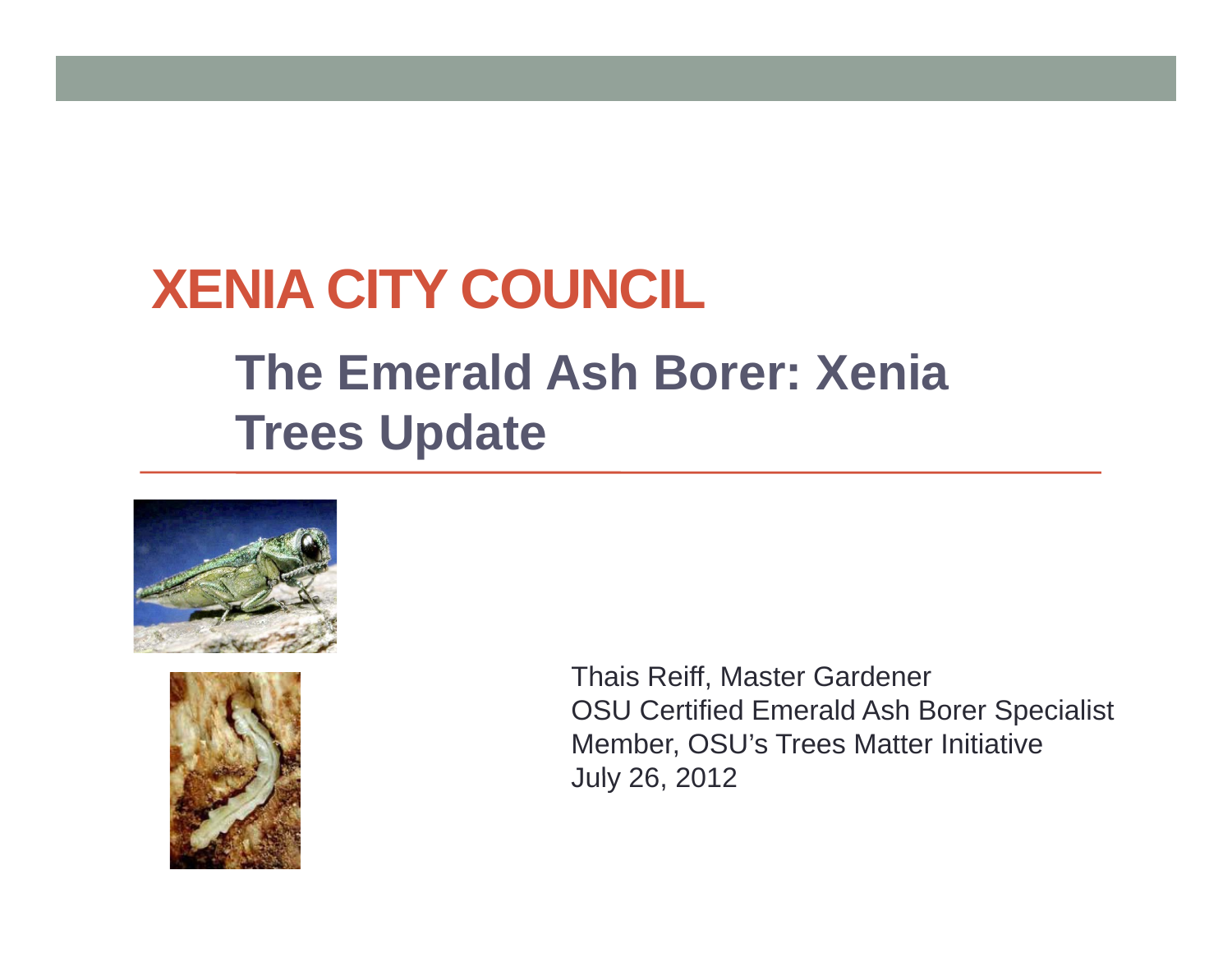# Emerald Ash Borer





#### EAB Target:

- $\bullet$ All North American ash species
- $\bullet$ Ash trees of all size are susceptible to attack
- $\bullet$ Untreated trees tend to die within 5 years of infestation
- $\bullet$  Within 1-5 years after death, trees become brittle and may pose a safety hazard.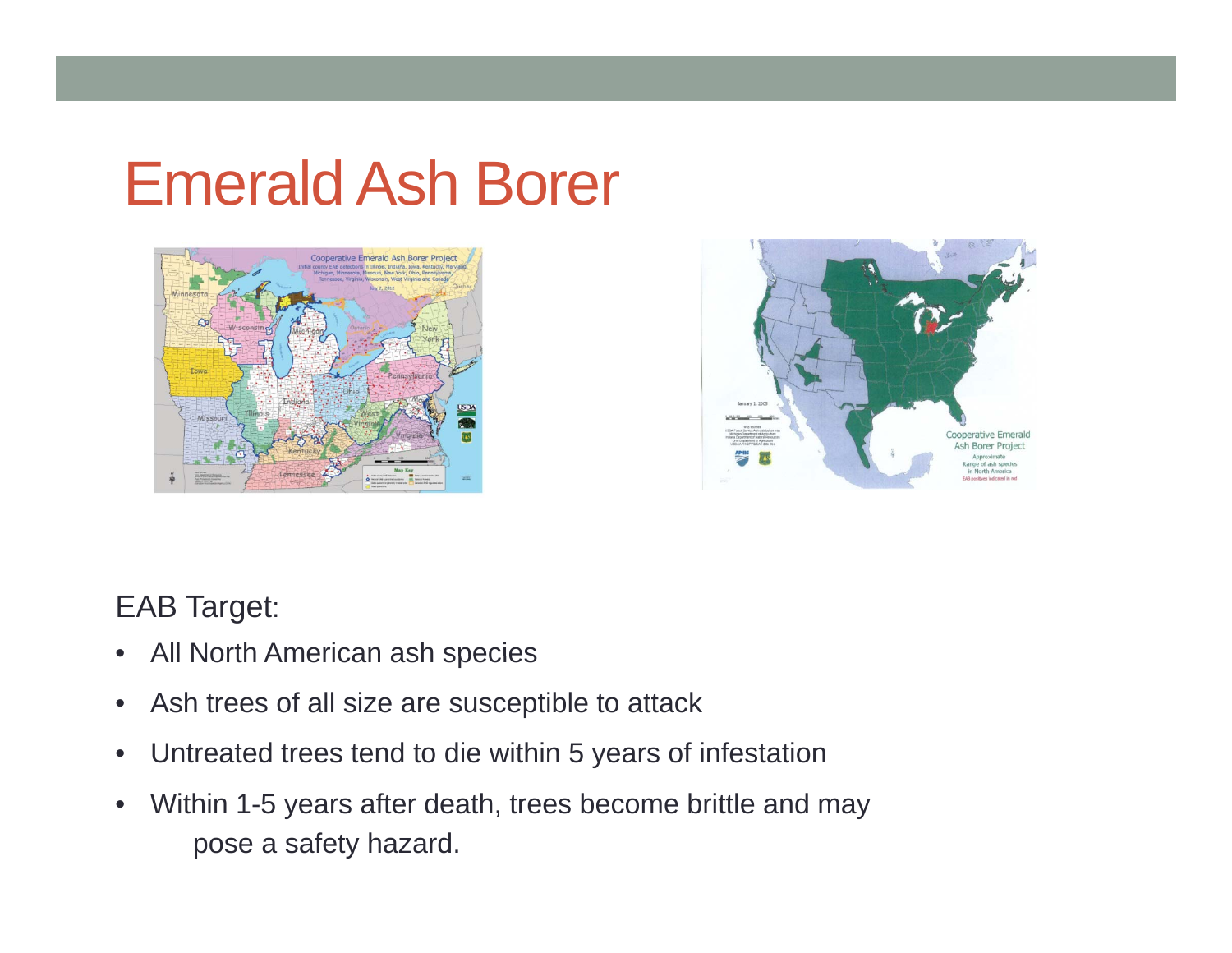### **Impacts**

- $\bullet$  Economic treatment and/or removal strategies resulting in increased costs to communities and homeowners.
- Changes in the landscape, including potential business loss as well as effects on environmental, health, and other benefits
- Services: equipment and resources, utility issues, recycling, waste facilities, bike paths, right of ways, recreational sites and what to do with all the wood?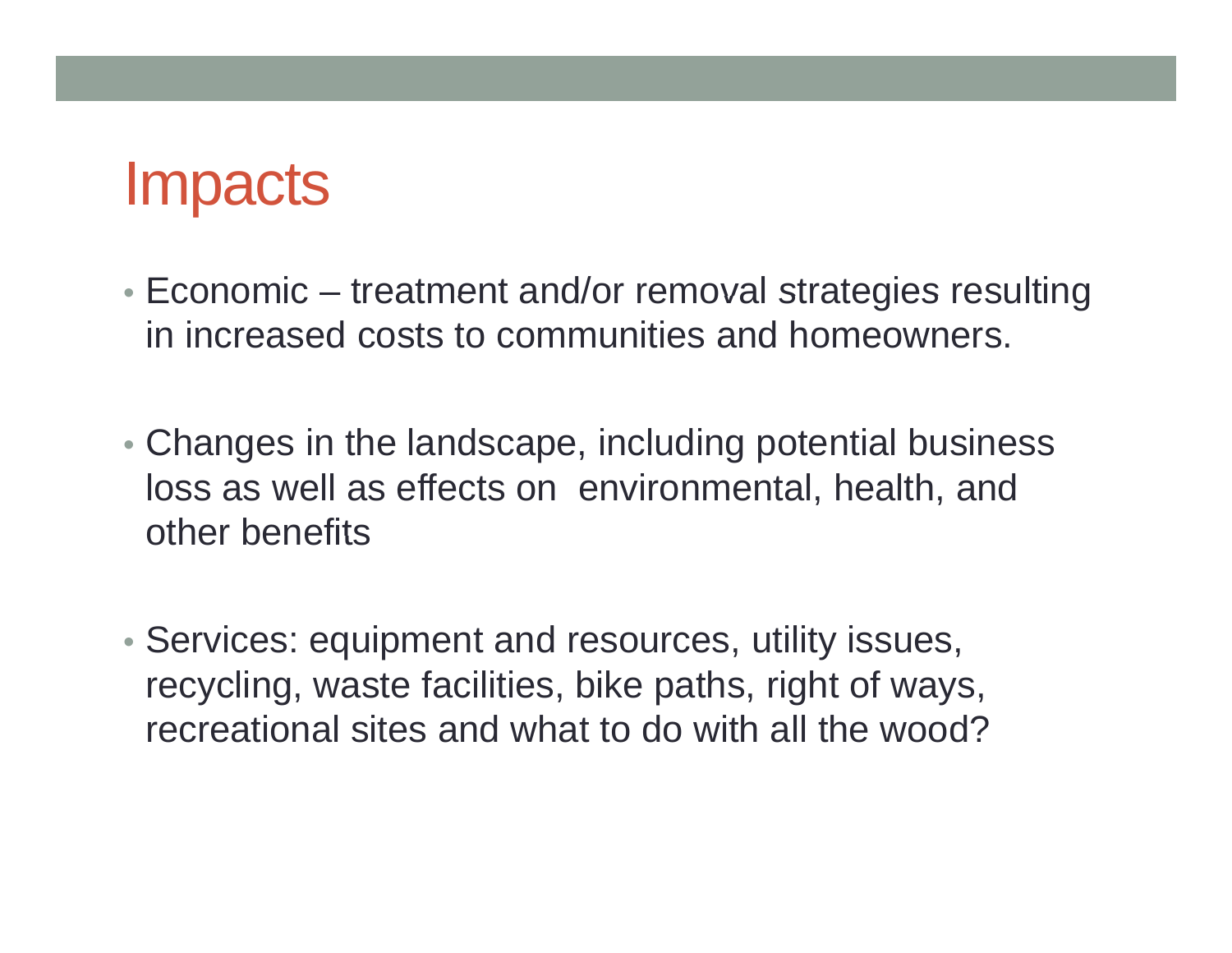# **Xenia's Trees**

Year 2007 Tree Inventory Findings: 1,804 municipal trees of which 8.5% were ash. The economic/benefit contribution of all trees to the city was estimated at **\$184,300** annually through energy, air quality, storm water abatement savings, carbon credits and increased home values.\* At that time it was reported that the annual Xenia tree planting budget was \$7,000\*

\*Source: Dr. Davis Sydnor, Faculty Emeritus, School of Environment and Natural Resources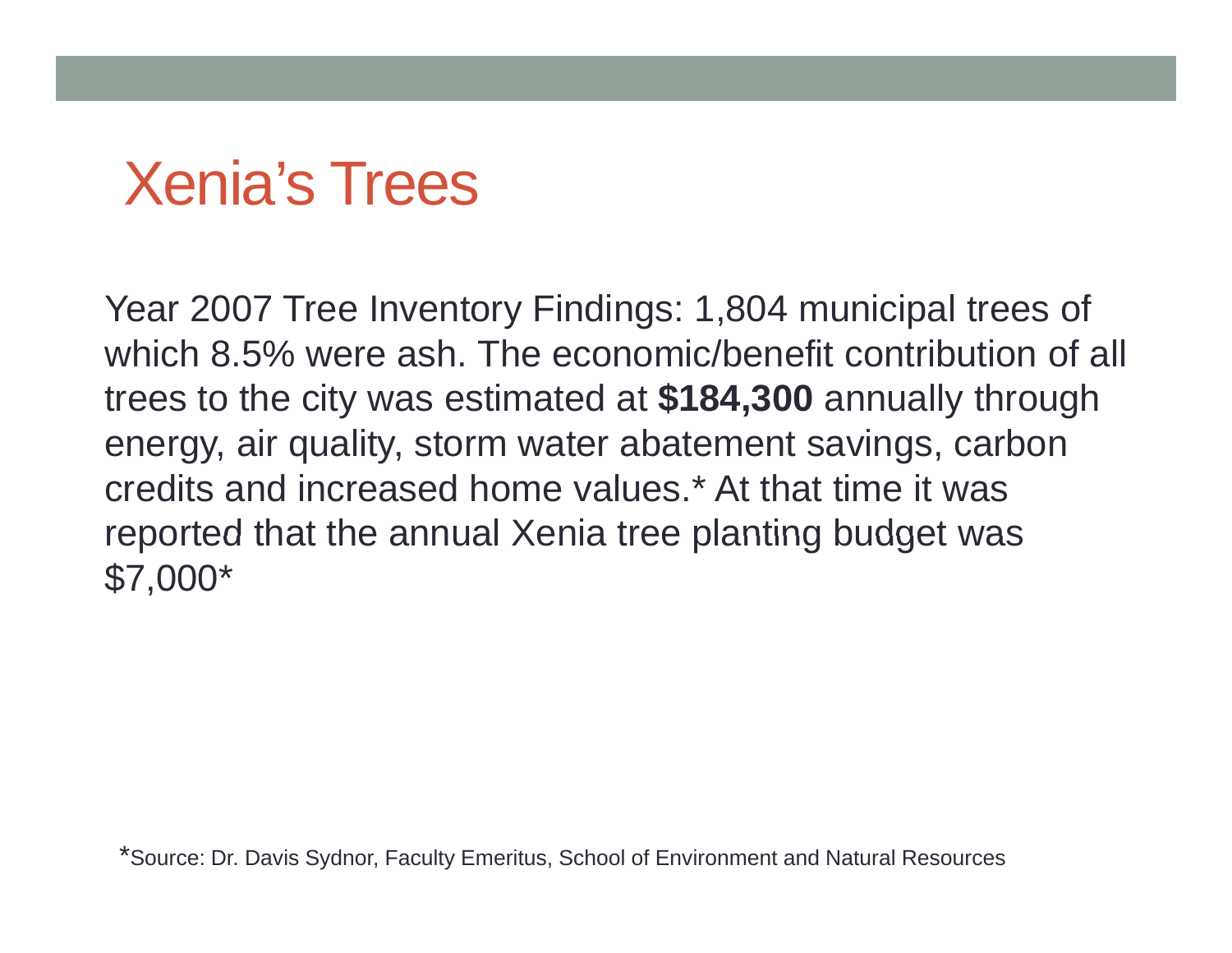#### What we don't know.

• Numbers and locations of ash trees on residential properties, businesses, schools, organizations, golf courses, recreational areas and others as well as the potential level of infestations in those areas.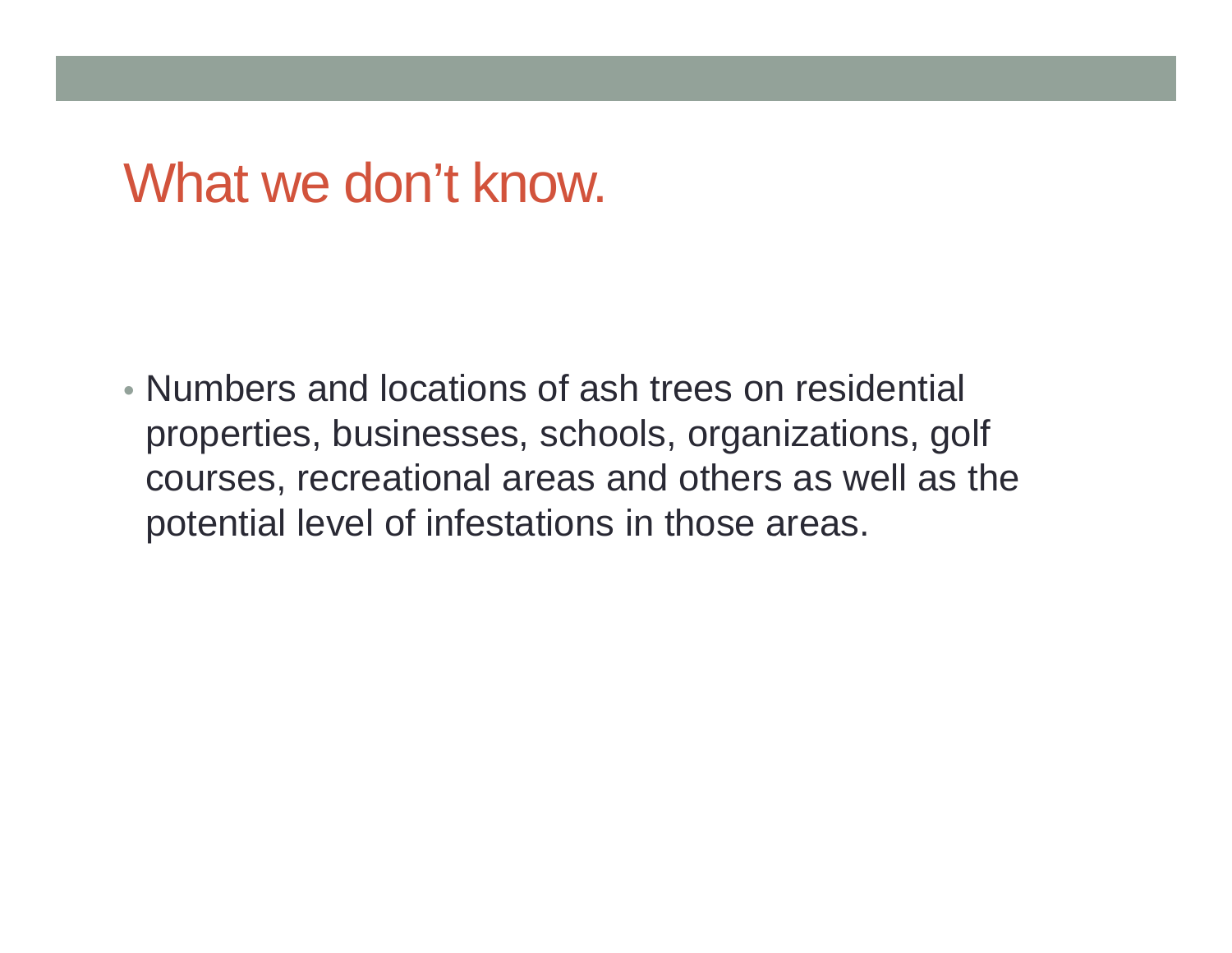## **Treat and/or Remove**

Tree Injections: Price dependent on size of tree.





Removal: Rona Village

Before the EAB



After the EAB